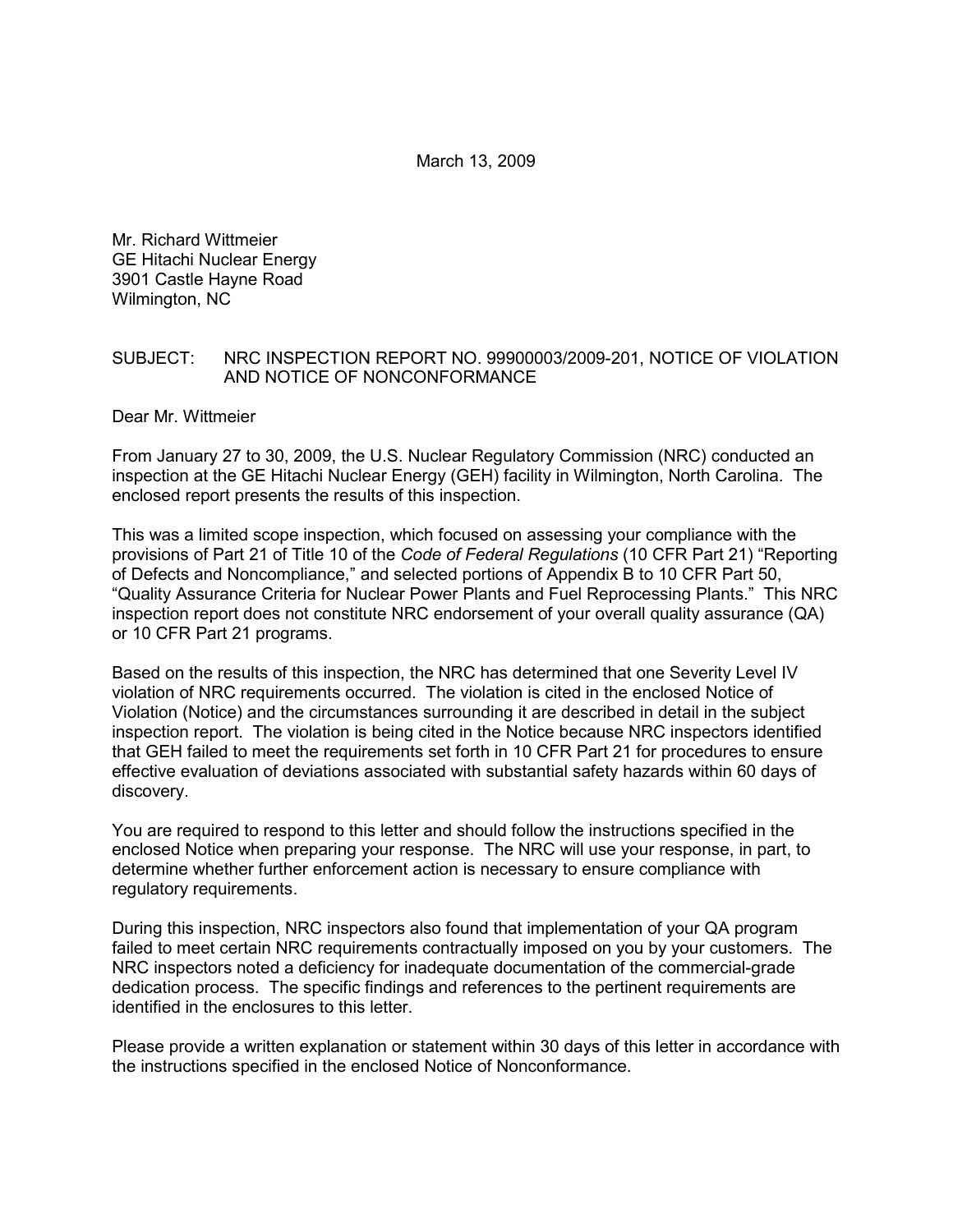In accordance with 10 CFR 2.390 of the NRC's "Rules of Practice," a copy of this letter, its enclosures, and your response will be made available electronically for public inspection in the NRC Public Document Room or from the NRC's document system (ADAMS), accessible from the NRC Web site at http://www.nrc.gov/reading-rm/adams.html. To the extent possible, your response should not include any personal privacy, proprietary, or Safeguards Information so that it can be made available to the Public without redaction. If personal privacy or proprietary information is necessary to provide an acceptable response, then please provide a bracketed copy of your response that identifies the information that should be protected and a redacted copy of your response that deletes such information. If you request that such material is withheld from public disclosure, you must specifically identify the portions of your response that you seek to have withheld and provide in detail the bases for your claim (e.g., explain why the disclosure of information will create an unwarranted invasion of personal privacy or provide the information required by 10 CFR 2.390(b) to support a request for withholding confidential commercial or financial information). If Safeguards Information is necessary to provide an acceptable response, please provide the level of protection described in 10 CFR 73.21.

Sincerely,

## **/RA/**

 Patrick L. Hiland Division Director Division of Engineering Office of Nuclear Reactor Regulation

## Docket No.: 99900003

## Enclosures: 1. Notice of Violation

- 2. Notice of Nonconformance
- 3. Inspection Report 99900003/2009-201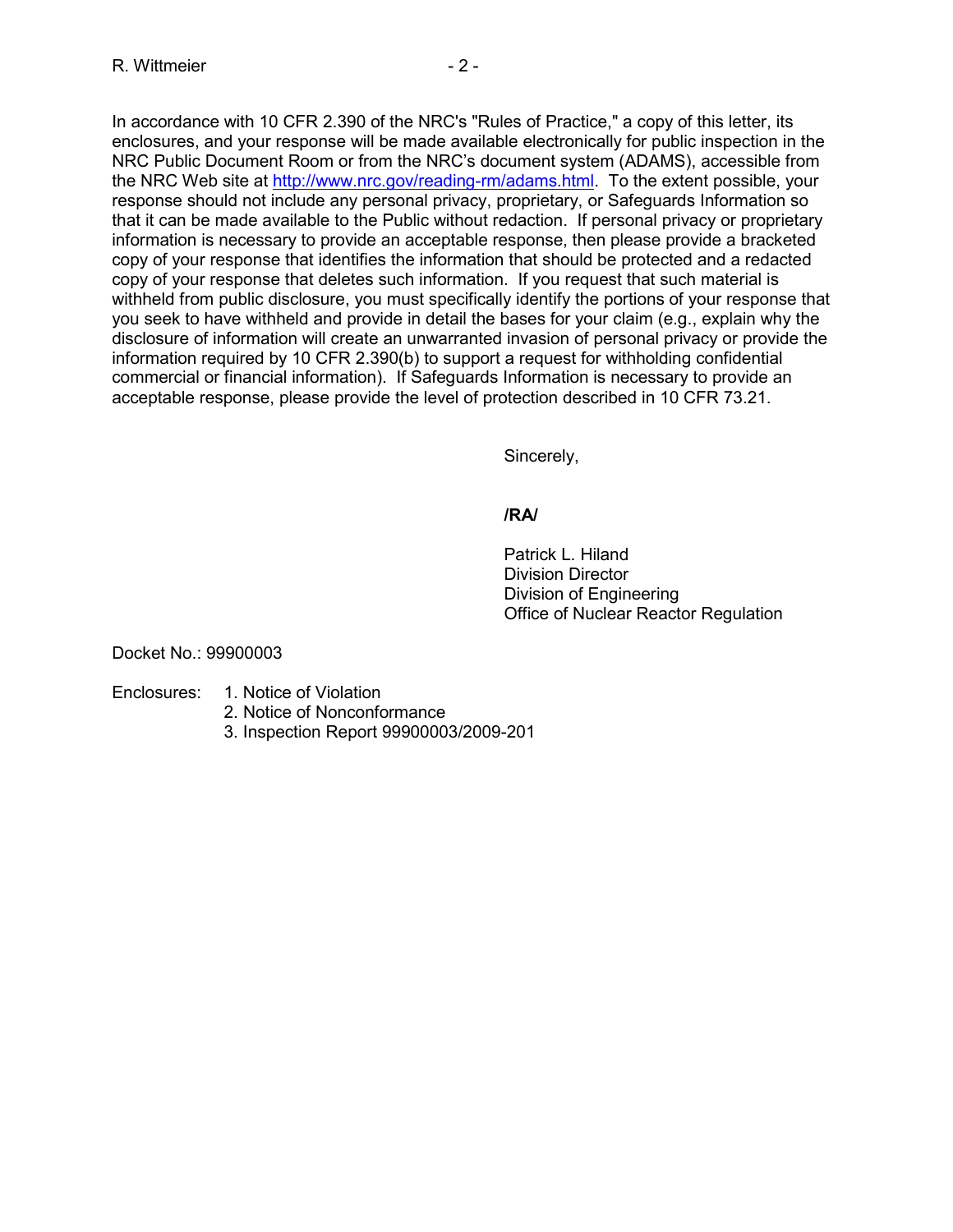In accordance with 10 CFR 2.390 of the NRC's "Rules of Practice," a copy of this letter, its enclosures, and your response will be made available electronically for public inspection in the NRC Public Document Room or from the NRC's document system (ADAMS), accessible from the NRC Web site at http://www.nrc.gov/reading-rm/adams.html. To the extent possible, your response should not include any personal privacy, proprietary, or Safeguards Information so that it can be made available to the Public without redaction. If personal privacy or proprietary information is necessary to provide an acceptable response, then please provide a bracketed copy of your response that identifies the information that should be protected and a redacted copy of your response that deletes such information. If you request that such material is withheld from public disclosure, you must specifically identify the portions of your response that you seek to have withheld and provide in detail the bases for your claim (e.g., explain why the disclosure of information will create an unwarranted invasion of personal privacy or provide the information required by 10 CFR 2.390(b) to support a request for withholding confidential commercial or financial information). If Safeguards Information is necessary to provide an acceptable response, please provide the level of protection described in 10 CFR 73.21.

Sincerely,

## **/RA/**

 Patrick L. Hiland Division Director Division of Engineering Office of Nuclear Reactor Regulation

Docket No.: 99900003

## Enclosures: 1. Notice of Violation

- 2. Notice of Nonconformance
- 3. Inspection Report 99900003/2009-201

## DISTRIBUTION:

RidsNroDcipCqvb RidsNroDcipCqvp KKavanagh

## **ADAMS Accession No.: ML090720041**

| <b>OFFICE EQVB/DE/NRR EQVB/DE/NRR</b>                       | BC: EQVB/DE/NRRID:DE/NRR<br>EQVB/DE/NRR |
|-------------------------------------------------------------|-----------------------------------------|
| <b>INAME</b><br>VHall<br>AArmstrong V.Hall for PPrescott by | <b>PHiland</b><br><b>DThatcher</b>      |
| phone                                                       |                                         |
| <b>DATE</b><br>03/13/2009<br>03/13/2009<br>03/13/2009       | /2009<br>03/13/2009<br>03/<br>13        |

## **OFFICIAL RECORD COPY**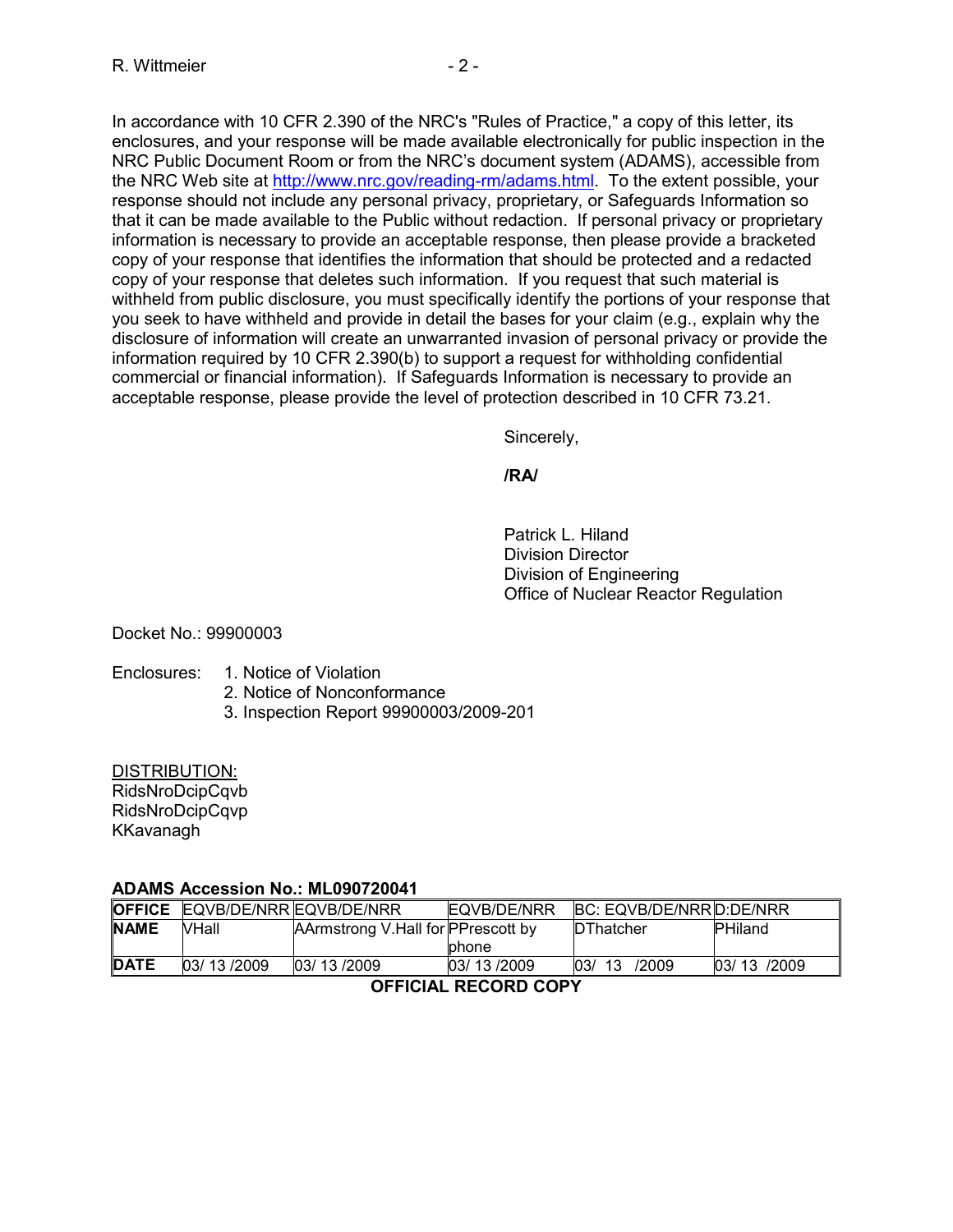## **NOTICE OF VIOLATION**

GE Hitachi Nuclear Energy 3901 Castle Hayne Road Wilmington, NC

Docket Number 99900003 Inspection Report No. 99900003/2009-201

Based on the results of a Nuclear Regulatory Commission (NRC) inspection conducted January 27 - 30, 2009, of activities performed at GE Hitachi Nuclear Energy (GEH), a violation of NRC requirements was identified. In accordance with the NRC Enforcement Policy, the violations is listed below:

10 CFR Part 21, Section 21.21(a)(1), "Notification of failure to comply or existence of a defect and its evaluation," requires in part that, "Each individual, corporation, partnership, dedicating entity, or other entity subject to the regulations in this part shall adopt appropriate procedures to evaluate deviations and failures to comply to identify defects and failures to comply associated with substantial safety hazards as soon as practicable, and, except as provided in paragraph (a)(2) of this section, in all cases within 60 days of discovery, in order to identify a reportable defect or failure to comply that could create a substantial safety hazard, were it to remain uncorrected."

Contrary to the above, as of January 30, 2009:

GEH's 10 CFR Part 21 implementing procedure, Policies and Procedures (P&P) 70-42, "Reporting of Defects and Nonconformance under 10 CFR Part 21," dated January 22, 2009, was not an appropriate procedure to ensure evaluation of deviations and failures to comply associated with substantial safety hazards within 60 days of discovery. As a result, GEH failed to perform timely evaluations for the following deviations:

- 1. GEH Corrective Action Request (CAR) #45083 was initiated on April 4, 2008, regarding a configuration change affecting historical seismic qualifications of Robert Shaw safety-related pressure gauges for hydraulic control units. Completion of CAR #45083 on April 4, 2008, first identified the existence of a deviation. GEH completed its evaluation of this deviation in Potentially Reportable Condition (PRC) 08-12 on June 11, 2008, 68 days after discovery.
- 2. GEH CAR #45670 was initiated on June 25, 2008, regarding GEH's dedication of Model 86C temperature switches supplied by Ametek Panalarm. GEH discovered that the accuracy test data sheets for the switches were not verified by a survey. Completion of CAR #45670 on July 15, 2008 first identified the existence of a deviation. GEH completed its evaluation of this deviation in PRC 08-24 on September 18, 2008, 85 days after discovery.

This issue has been identified as Violation 99900003/2009-201-01.

This is a Severity Level IV violation (Supplement VII).

Pursuant to the provisions of 10 CFR 2. 201, "Notice of Violation," you are required to submit a written statement or explanation to the U.S. Nuclear Regulatory Commission, ATTN: Document Control Desk, Washington, D.C. 20555-0001, with a copy to the Director, Division of Engineering, Office of Nuclear Reactor Regulation, within 30 days of the date of the letter transmitting this Notice of Violation. This reply should be clearly marked as a "Reply to a Notice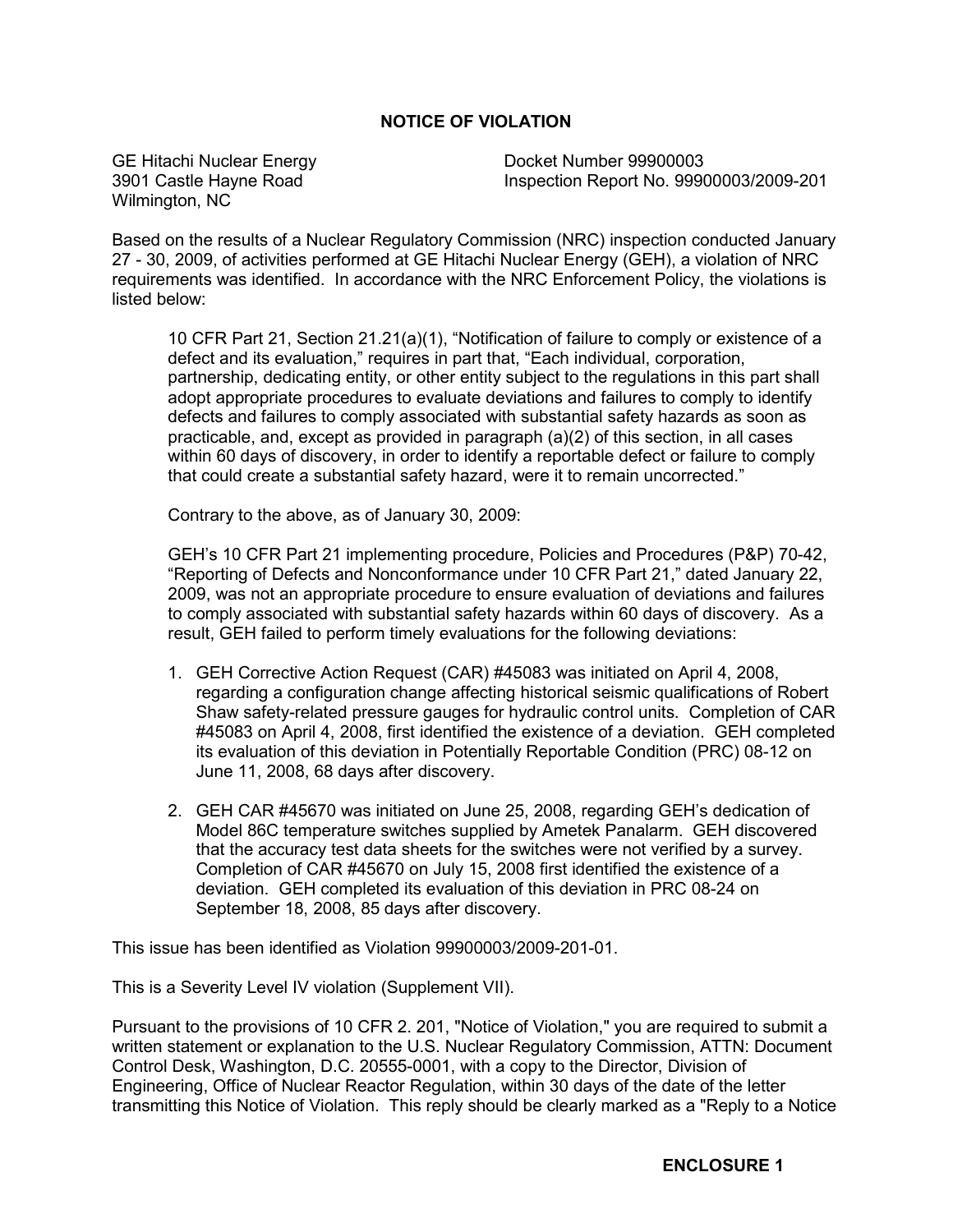of Violation" and should include: (1) the reason for the violation, or, if contested, the basis for disputing the violation; (2) the corrective steps that have been taken and the results achieved; (3) the corrective steps that will be taken to avoid further violations; and (4) the date when full compliance will be achieved. Your response may reference or include previous docketed correspondence, if the correspondence adequately addresses the required response. Where good cause is shown, consideration will be given to extending the response time.

If you contest this enforcement action, you should also provide a copy of your response, with the basis for your denial, to the Director, Office of Enforcement, United States Nuclear Regulatory Commission, Washington, DC 20555-0001.

Because your response will be made available electronically for public inspection in the NRC Public Document Room or from the NRC's Agency-wide Documents Access and Management System (ADAMS), to the extent possible, it should not include any personal privacy, proprietary, or Safeguards Information so that it can be made available to the public without redaction. ADAMS is accessible from the NRC Web site at http://www.nrc.gov/reading-rm/adams.html. If personal privacy or proprietary information is necessary to provide an acceptable response, then please provide a bracketed copy of your response that identifies the information that should be protected and a redacted copy of your response that deletes such information. If you request withholding of such material, you must specifically identify the portions of your response that you seek to have withheld and provide in detail the bases for your claim of withholding (e.g., explain why the disclosure of information will create an unwarranted invasion of personal privacy or provide the information required by 10 CFR 2.390(b) to support a request for withholding confidential commercial or financial information). If Safeguards Information is necessary to provide an acceptable response, please provide the level of protection, described in 10 CFR 73.21.

Dated this 13<sup>th</sup> day of March 2009.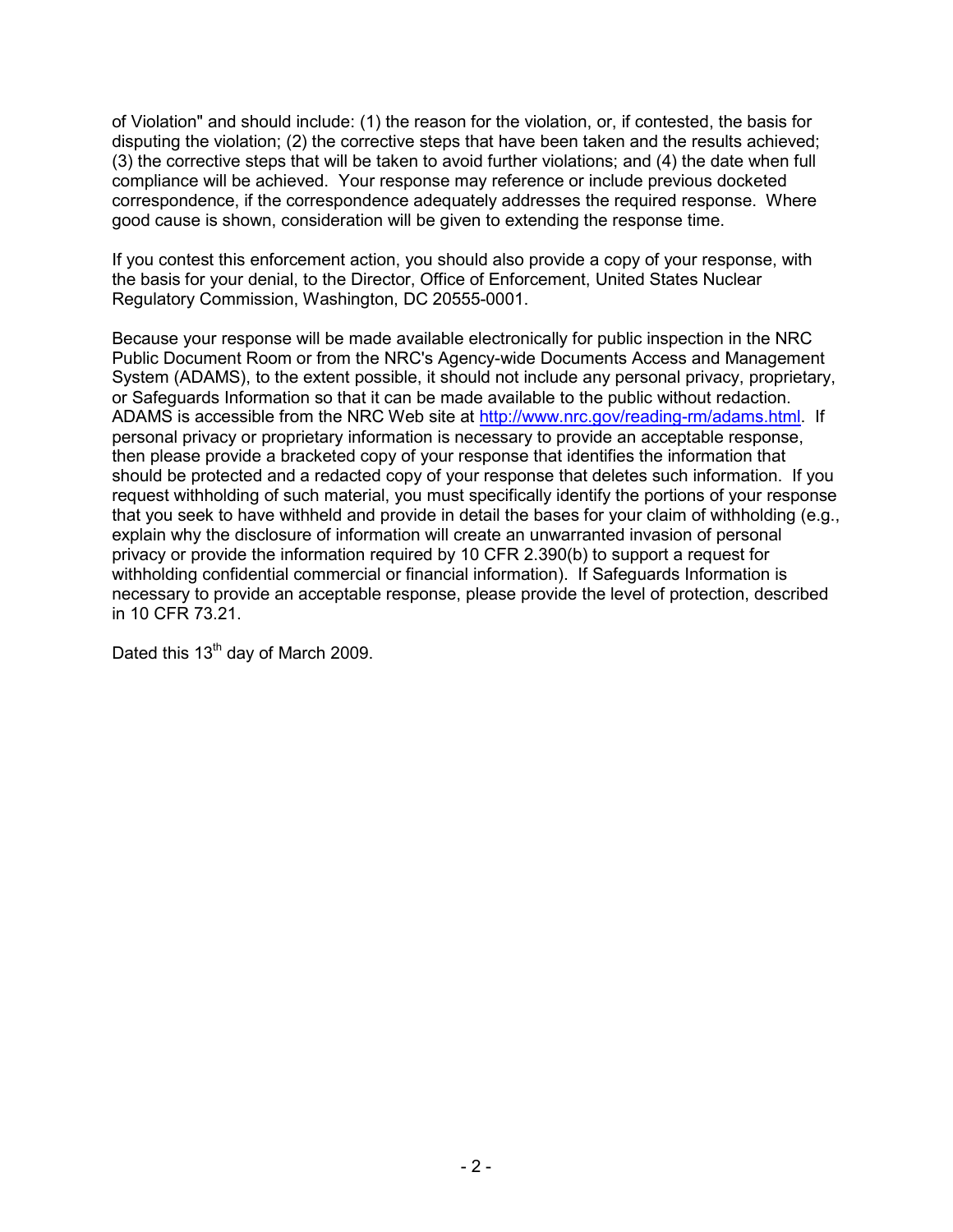## **NOTICE OF NONCONFORMANCE**

GE Hitachi Nuclear Energy 3901 Castle Hayne Road Wilmington, NC

Docket Number 99900003 Inspection Report No. 99900003/2009-201

Based on the results of a Nuclear Regulatory Commission (NRC) inspection conducted January 27 - 30, 2009, of activities performed at GE Hitachi Nuclear Energy (GEH), certain activities were not conducted in accordance with NRC requirements which were contractually imposed upon GEH by NRC licensees.

Criterion V, "Instructions, Procedures, and Drawings," of Appendix B to 10 CFR Part 50, states in that "activities affecting quality shall be prescribed by documented instructions, procedures, or drawings, of a type appropriate to the circumstances and shall be accomplished in accordance with these instructions, procedures, or drawings. Instructions, procedures, or drawings shall include appropriate quantitative or qualitative acceptance criteria for determining that important activities have been satisfactorily accomplished."

Chapter 5, "Instructions, Procedures, and Drawings," of GEH Quality Assurance Program Description NEDO-11-209-04A, Revision 8, dated March 31, 1989, states in part that, "activities affecting quality, including methods of complying with 10CFR50, Appendix B, are delineated, accomplished, and controlled by such documents as policies, procedures, operating instructions, design specifications, shop drawings, planning sheets, test and inspection procedures, and standing instructions."

Contrary to the above, as of January 30, 2009:

GEH failed to adequately document the engineering justification used to dedicate commercial-grade items. Two examples of inadequate documentation were:

- 1. GEH's dedication specifications and associated documents failed to provide an adequate link to original environmental and seismic qualifications.
- 2. GEH failed to adequately document its process for taking credit for Underwriters Laboratory (UL) certifications to verify material as part of the dedication process.

This issue has been identified as Nonconformance 99900003/2009-201-02.

Please provide a written statement or explanation to the U.S. Nuclear Regulatory Commission, ATTN: Document Control Desk, Washington, DC 20555-0001 with a copy to the Director, Division of Engineering, within 30 days of the date of the letter transmitting this Notice of Nonconformance. This reply should be clearly marked as a "Reply to a Notice of Nonconformance" and should include for each noncompliance: (1) the reason for the noncompliance, or if contested, the basis for disputing the noncompliance; (2) the corrective steps that have been taken and the results achieved; (3) the corrective steps that will be taken to avoid non-compliances; and (4) the date when your corrective action will be completed. Where good cause is shown, consideration will be given to extending the response time.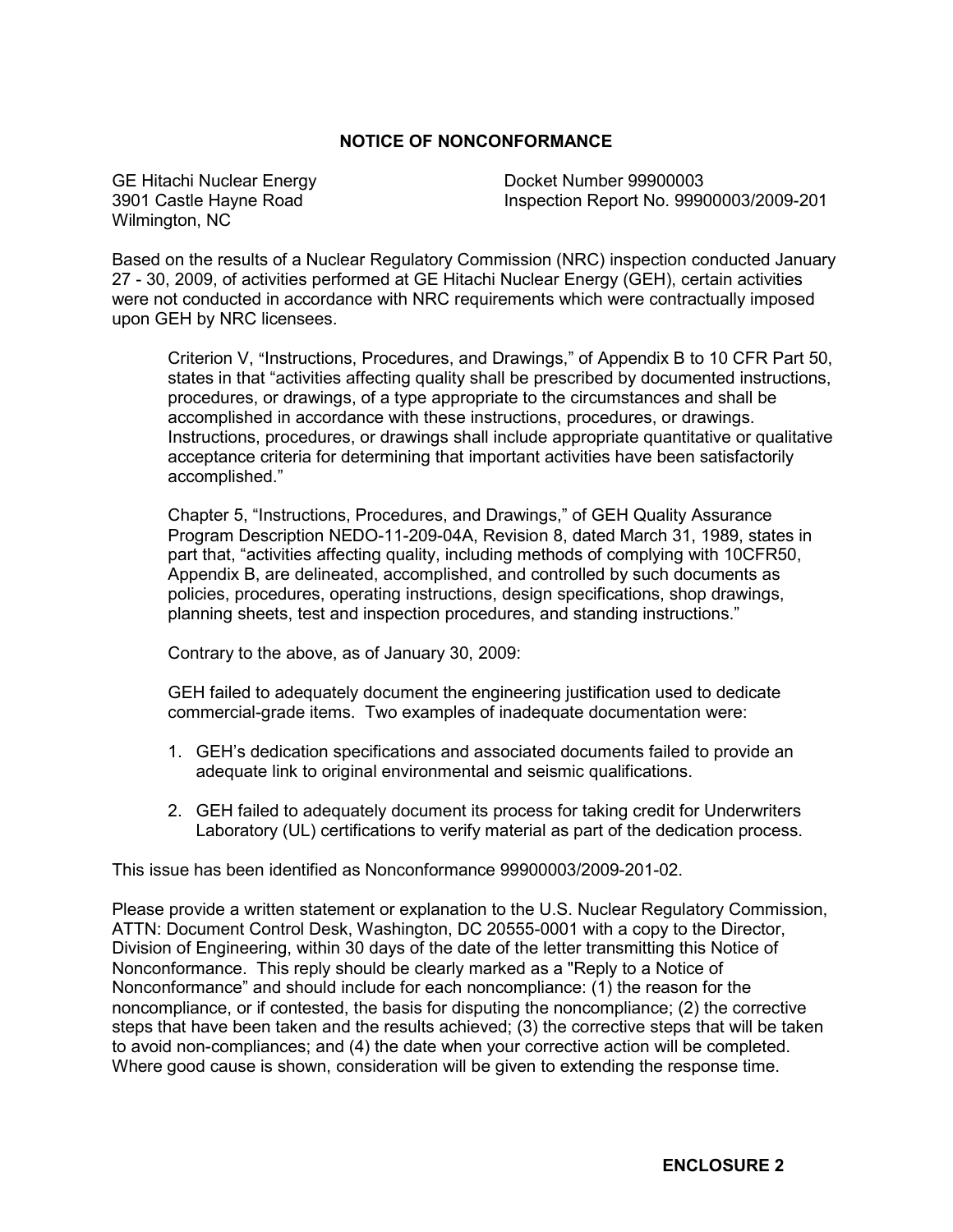Because your response will be made available electronically for public inspection in the NRC Public Document Room or from the NRC's document system (ADAMS), accessible from the NRC Web site at http://www.nrc.gov/reading-rm/adams.html, to the extent possible, it should not include any personal privacy, proprietary, or Safeguards Information so that it can be made available to the public without redaction. If personal privacy or proprietary information is necessary to provide an acceptable response, then please provide a bracketed copy of your response that identifies the information that should be protected and a redacted copy of your response that deletes such information. If you request withholding of such material, you must specifically identify the portions of your response that you seek to have withheld and provide in detail the bases for your claim of withholding (e.g., explain why the disclosure of information will create an unwarranted invasion of personal privacy or provide the information required by 10 CFR 2.390(b) to support a request for withholding confidential commercial or financial information). If Safeguards Information is necessary to provide an acceptable response, please provide the level of protection described in 10 CFR 73.21.

Dated this 13<sup>th</sup> day of March 2009.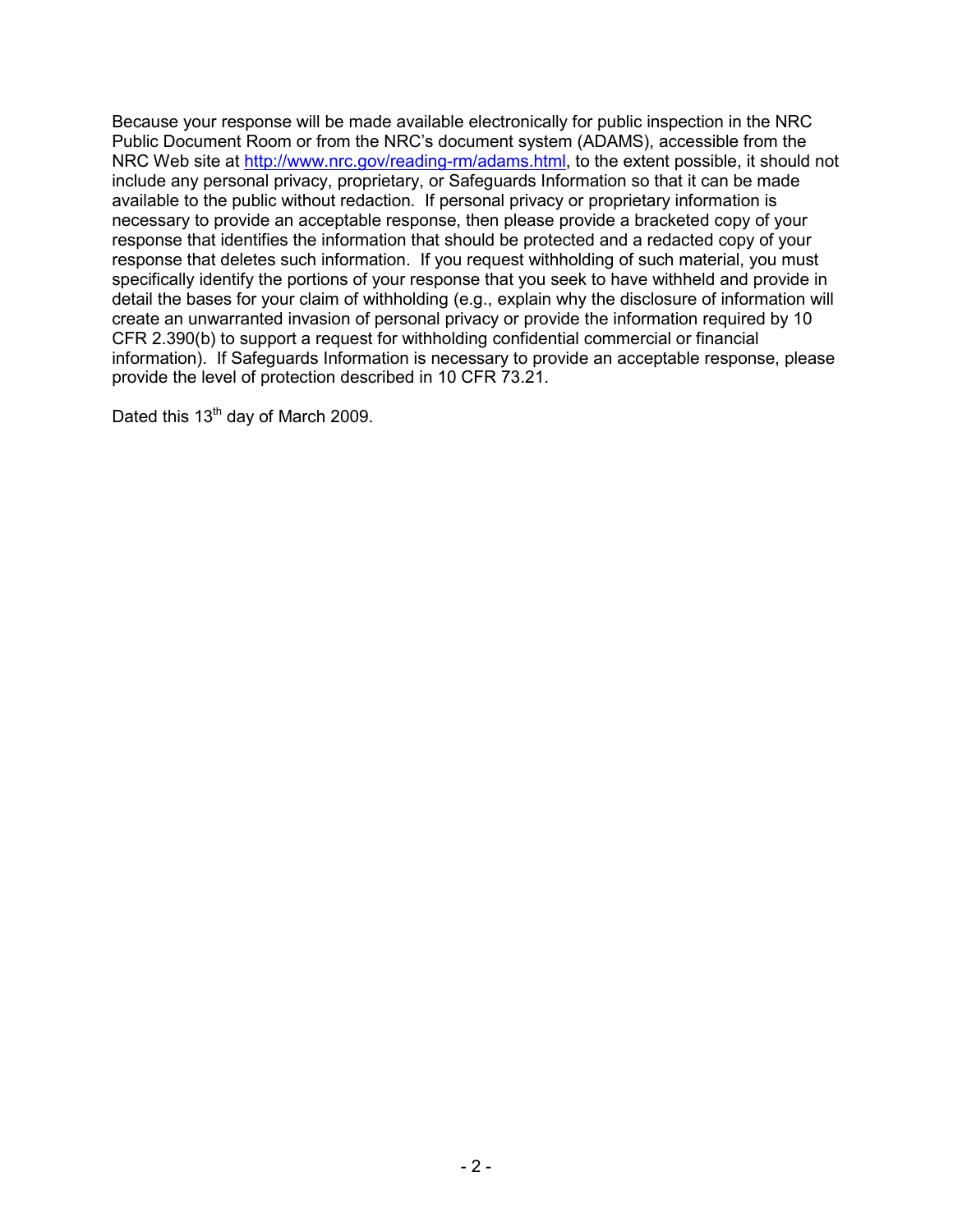## U.S. NUCLEAR REGULATORY COMMISSION OFFICE OF NUCLEAR REACTOR REGULATION DIVISION OF ENGINEERING VENDOR INSPECTION REPORT

| Docket No.:              | 99900003                                                                                                                                                                                                           |
|--------------------------|--------------------------------------------------------------------------------------------------------------------------------------------------------------------------------------------------------------------|
| Report No.:              | 99900003/2009-201                                                                                                                                                                                                  |
| Vendor:                  | <b>GE Hitachi Nuclear Energy (GEH)</b><br>3901 Castle Hayne Road<br>Wilmington, NC                                                                                                                                 |
| Vendor Contact:          | <b>Russell Bastyr</b><br><b>Nuclear Quality Assurance Manager</b><br>Phone: (910)547-2649<br>Russell.Bastyr@ge.com                                                                                                 |
| Nuclear Industry:        | GEH is a Nuclear Steam Supply Systems (NSSS) supplier to<br>commercial nuclear power industry. The GEH facility in<br>Wilmington, NC provides commercially dedicated basic<br>components to its utility customers. |
| <b>Inspection Dates:</b> | January 27 - January 30, 2009                                                                                                                                                                                      |
| Inspection Team Leader:  | Victor Hall, DE/NRR                                                                                                                                                                                                |
| Inspectors:              | Paul Prescott, DE/NRR<br>Aaron Armstrong, DE/NRR                                                                                                                                                                   |
| Approved by:             | Dale Thatcher, Chief<br><b>Quality &amp; Vendor Branch</b><br>Division of Engineering<br>Office of Nuclear Reactor Regulation                                                                                      |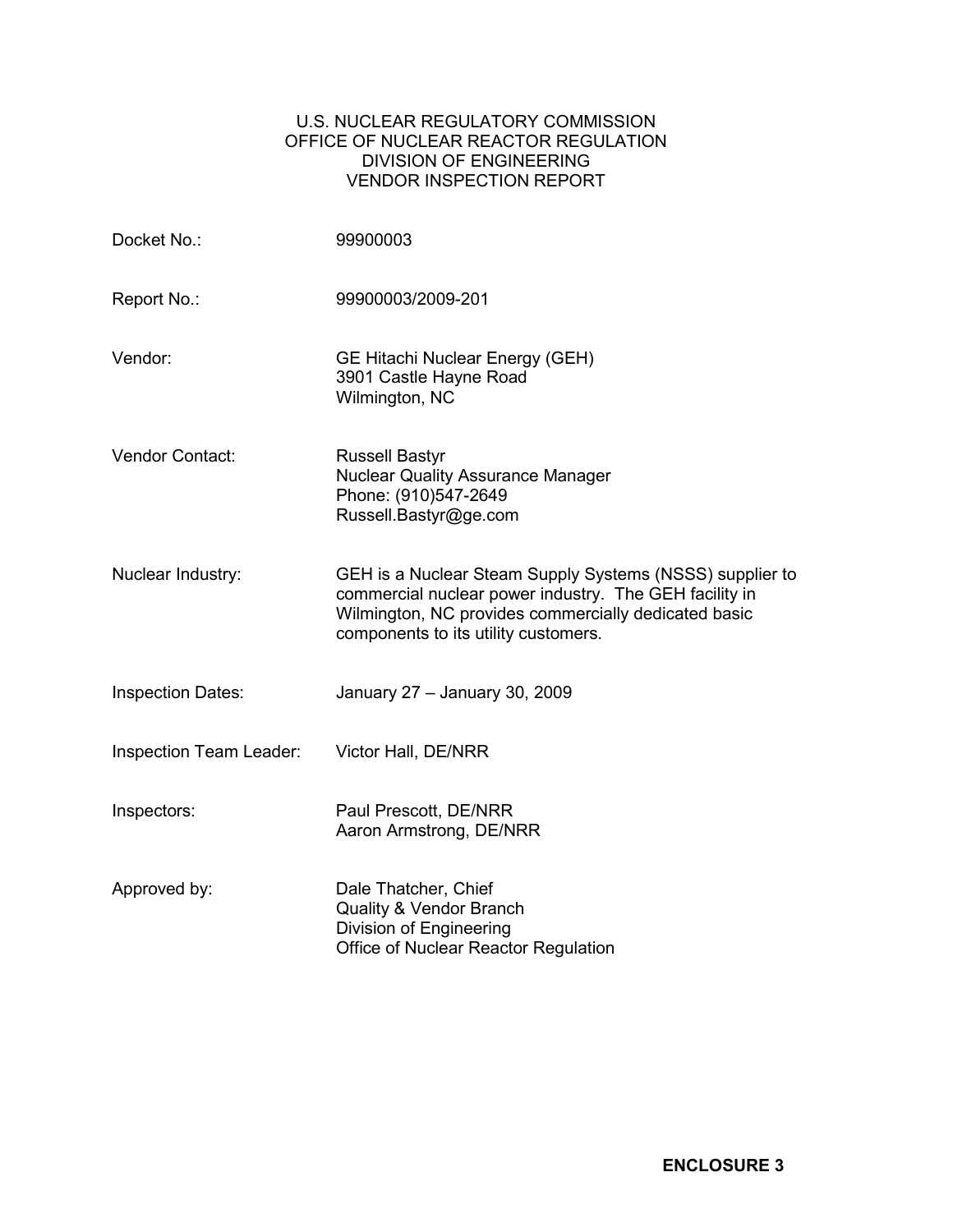## **EXECUTIVE SUMMARY**

#### GE Hitachi Nuclear Energy 99900003/2009-201

The purpose of this inspection was to review selected portions of GE Hitachi Nuclear Energy's (GEH's) quality assurance (QA) and 10 CFR Part 21 (Part 21) programs. The inspectors focused on GEH's activities in the area of commercial-grade dedication (CGD) of replacement parts to NRC-licensed facilities. The inspection was conducted at GEH's facility in Wilmington, North Carolina.

The NRC inspection bases were:

- Appendix B, "Quality Assurance Criteria for Nuclear Power Plants and Fuel Reprocessing Plants," to Part 50 of Title 10 of the *Code of Federal Regulations;* and
- 10 CFR Part 21, "Reporting of Defects and Noncompliance."

There were no open items from the previous inspection report 99900003/1999-202 of FEH's facility in Wilmington, North Carolina.

The results of the latest inspection are summarized below.

### 10 CFR Part 21 Program

The inspectors identified one violation of Part 21 with two examples. Violation 99900003/2009- 2009-201-01 was cited for failure to adequately prescribe the process to perform an evaluation within 60 days as specified in Part 21. With the exception of the violation noted above, the inspectors concluded that GEH's Part 21 program was consistent with the regulatory requirements.

#### Corrective Action

Based on the review of GEH's corrective action process, implementing procedure, and a sample of Corrective Action Requests (CARs), the inspectors determined that GEH's process met the requirements of Criterion XVI of Appendix B to 10 CFR Part 50. No findings of significance were identified.

#### Commercial-Grade Dedication

The inspectors identified two examples of a nonconformance to 10 CFR Part 50, Appendix B. Nonconformance 99900003/2009-201-02 was cited for inadequate documentation of the commercial-grade dedication process. This included lack of documentation for links to environmental and seismic qualification, and for justification for taking credit for Underwriters Laboratory certification.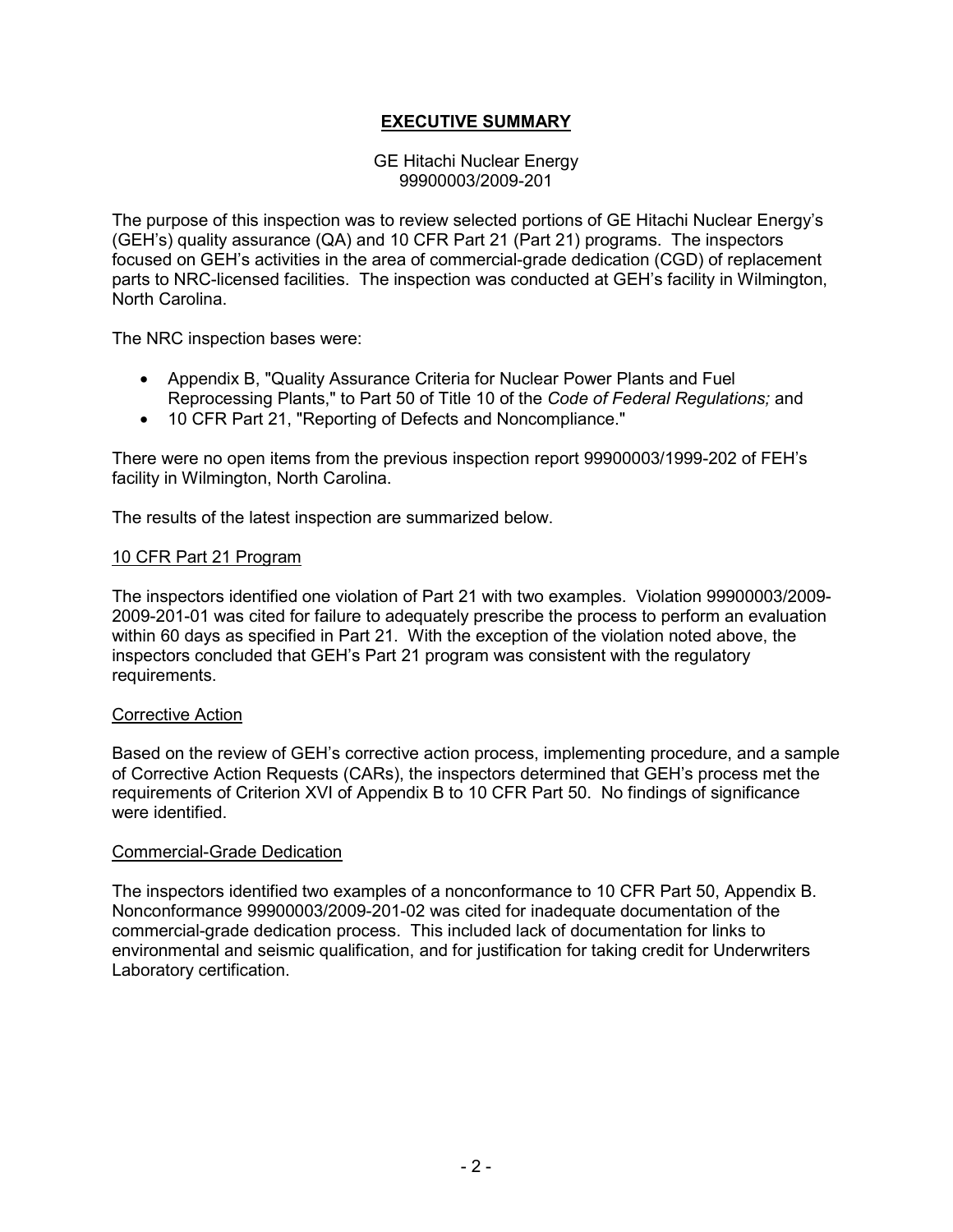## **REPORT DETAILS**

#### 1. 10 CFR Part 21 Program

#### a. Inspection Scope

The inspectors reviewed GEH's procedures that govern the Part 21 program to determine compliance with the regulations. Specifically, the inspectors reviewed Policies and Procedures (P&P) 70-42, "Reporting of Defects and Nonconformance under 10 CFR Part 21," dated January 22, 2009, and P&P 70-11, "Quality Policy and Quality System Requirements," dated May 21, 2008.

In addition, the inspectors reviewed a sample of GEH's Part 21 evaluations from the past two years to verify compliance with Part 21 requirements.

Finally, the inspectors reviewed a sample of GEH's purchase orders from the last two years to determine whether GEH properly specified the applicability of Part 21 in procurement documents for safety-related parts and services from sub-suppliers.

#### b. Observations and Findings

The inspectors noted that GEH's Part 21 program is governed by P&P 70-42. The inspectors noted that GEH employed a two-step process for the identification and resolution of Part 21 issues. GEH defined the first step: Potential Safety Concern (PSC) as a condition that GEH personnel identify that may represent a deviation or failure to comply. GEH defined the second step: Potentially Reportable Condition (PRC) as a condition that raises a question regarding the possible existence of a defect or failure to comply associated with a Substantial Safety Hazard.

Section 3.2, "Assessment of a PSC" of P&P 70-42 stated that:

"Once a PSC is identified, it must be fully addressed and a conclusion drawn in accordance with the process defined herein. Ten (10) working days are provided for a PSC assessment, however, the assessment report should be forwarded to the [Safety Evaluations Program Manager] as soon as a conclusion is reached. The assessment shall conclude whether the PSC represents a deviation from technical requirements or failure to comply with any applicable NRC rule, regulation, order, or license condition. The assessment report must be either from, or approved by the Responsible Manager."

Section 3.3 "Conversion to a PRC" continued:

"Notify the [Safety Evaluations Program Manager] if the assessment performed concludes that a deviation or failure to comply has occurred. Upon receipt of this information by the [Safety Evaluations Program Manager], or expiration of ten working days, the PSC becomes a PRC. It is at this point that discovery, per 10CFR21, has occurred."

GEH defined discovery in Appendix A, "Definitions" of P&P 70-42 as "the completion of the documentation first identifying the existence of a deviation or failure to comply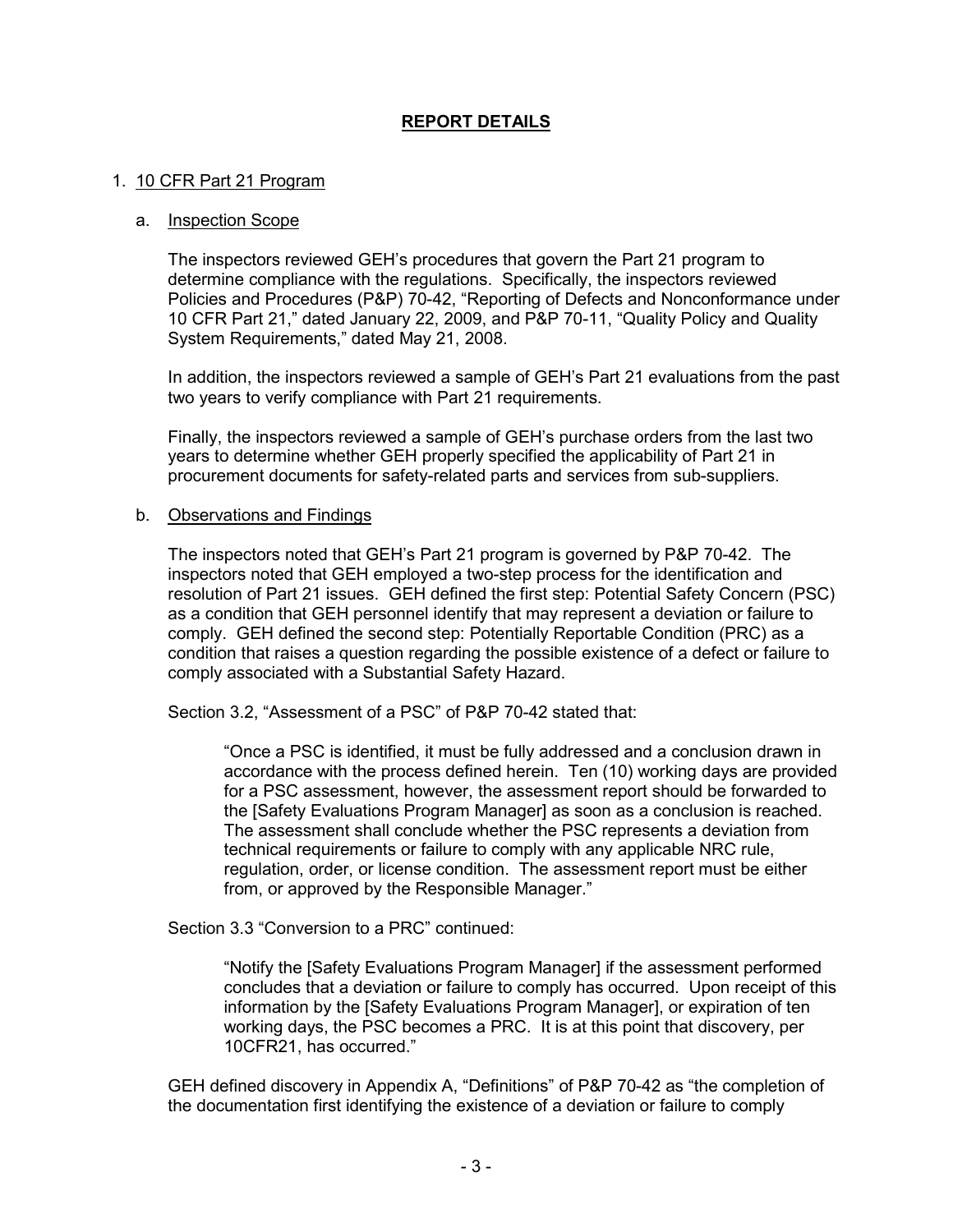potentially associated with a Substantial Safety Hazard." The inspectors observed that this definition is consistent with the regulations. However, the inspectors determined that GEH's procedures incorrectly describe the point of discovery. Specifically, Section 3.3 of P&P 70-42 incorrectly describes discovery as the point that a PSC becomes a PRC. The PSC and PRC processes respectively allowed for 10 business days and 60 calendar days for completion. Therefore, the inspectors determined that P&P 70-42 was not an appropriate procedure to ensure evaluation of deviations and failures to comply associated with a substantial safety hazard within 60 days of discovery.

This issue has been identified as Violation 99900003/2009-201-01. The inspectors found two examples of this violation for Part 21 evaluations over 60 days:

1. GEH Corrective Action Request (CAR) #45083 was initiated on April 4, 2008, regarding a configuration change affecting historical seismic qualifications of Robert Shaw safety-related pressure gauges for hydraulic control units. The CAR stated that:

> "The configuration of safety related pressure gauges dedicated and supplied by GE has changed from that originally qualified. The pressure gauges were originally manufactured by Robert Shaw and were seismically qualified with the equipment, skid, or component they were mounted to. The qualified gauges were originally supplied by Robert Shaw as safety related, under their Appendix B program. This product line was subsequently sold to Sycon Instruments who in turn sold it to CSI Instruments. Both suppliers did not have an Appendix B program. They were qualified by GE as commercial grade suppliers. This allowed GE to complete the qualification through the dedication process and supply them as Nuclear Safety Related spares to the Nuclear Industry. The GE dedication specifications allowed the vendors to certify 'No design change made' as a means of controlling configuration of the instrument. This method was relied upon to maintain linkage to the original qualified design. Purchase orders reviewed to date all used the vendor certification method.

On 4/3/08, Engineering compared an original HCU Robert Shaw gauge (131C9198P003) to a batch recently received from CSI(DD213A8544P029). The differences included:

- 1. The casing materials were different.
- 2. The overall gauge weights were different.
- 3. The fitting for the bourdon tube had changed.
- 4. The bourdon tube configuration had significantly changed.

Engineering could not identify any documentation which acknowledged these changes. The most significant change from a seismic analysis standpoint is the change in bourdon tube configuration. The current manufacturer is Jaguar Instruments who bought the product line from CSI. The manager of Jaguar indicated he was employed by CSI since the early 1990's. He recalled the bourdon tube change was made about the same time he joined CSI. The scope of the bourdon tube change was limited to pressure gauges with ranges equal to or greater than 1000 psi.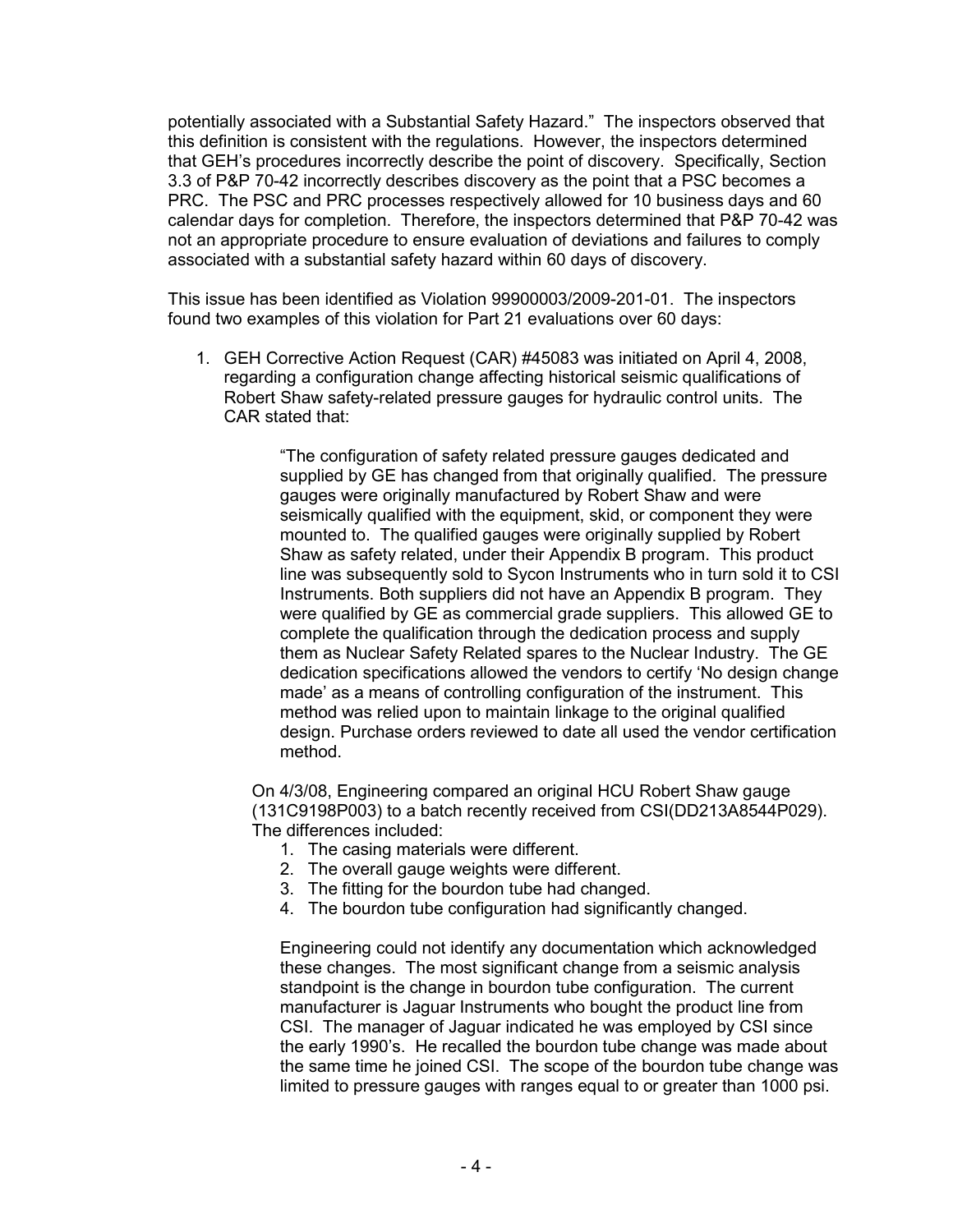GE has sold pressure gauges in that category as Safety Related replacements."

The inspectors determined that the completion of CAR #45083 first identified the existence of a deviation. The CAR was forwarded to the GEH process owner for Part 21 in an e-mail dated April 4, 2008. As a result, GEH initiated PSC 0811 on April 7, 2008. The inspectors noted that the PSC did not contain additional information regarding the issue. On April 17, 2008, GEH opened PRC 08-12, to follow-up on PSC 0811. The inspectors noted that no additional information was provided to initiate the transfer to the PRC process. GEH converted the PSC to a PRC within 10 business days, as required by P&P 70-42.

GEH closed PRC 08-12 on June 11, 2008, 68 days after discovery, and initiation of the CAR. The inspectors verified that PRC 08-12 provided a Part 21 evaluation which concluded that the deviation identified in CAR #45083 could not create a substantial hazard, and was therefore not a defect, reportable under Part 21. However, the inspectors noted that GEH did not complete its evaluation within 60 days of discovery. This issue has been identified as one example of Violation 99900003/2009-201-01.

2. GEH CAR #45670 was initiated on June 25, 2008, regarding GEH's dedication of Model 86C temperature switches supplied by Ametek Panalarm. GEH discovered that the accuracy test data sheets for the switches were not verified by survey. The CAR stated that:

> "During GEH Internal Audit conducted June 9 through June 13, 2008, (Audit no. NSQ-2008-04) the following was identified. [Dedication specification] 164C5687PXXX requires a certificate of conformance from a supplier. Contrary to [Engineering Operating Procedure] EOP 65-2.20 and EOP 45-1.00, component/parts were ordered from a supplier (Ametek-Panalarm) on [purchase order] 431008648, which has not been audited and does not have a QA program."

The inspectors determined that the completion of CAR #45670 first identified the existence of a deviation. The CAR was forwarded to the GEH process owner for Part 21 in an e-mail dated July 15, 2008. As a result, GEH initiated PSC 0820 on July 15, 2008. The inspectors noted that the PSC did not contain additional information regarding the issue. On July 29, 2008, GEH opened PRC 08-24, to follow-up on PSC 0820. The inspectors noted that no additional information was provided to initiate the transfer to the PRC process. GEH converted the PSC to a PRC within 10 business days, as required by P&P 70-42.

GEH closed PRC 08-24 on September 18, 2008, 85 days after discovery, and initiation of the CAR. The inspectors verified that PRC 08-24 provided a Part 21 evaluation which concluded that the deviation identified in CAR #45670 could not create a substantial hazard, and was therefore not a defect, reportable under Part 21. However, the inspectors noted that GEH did not complete its evaluation within 60 days of discovery. This issue has been identified as a second example of Violation 99900003/2009-201-01.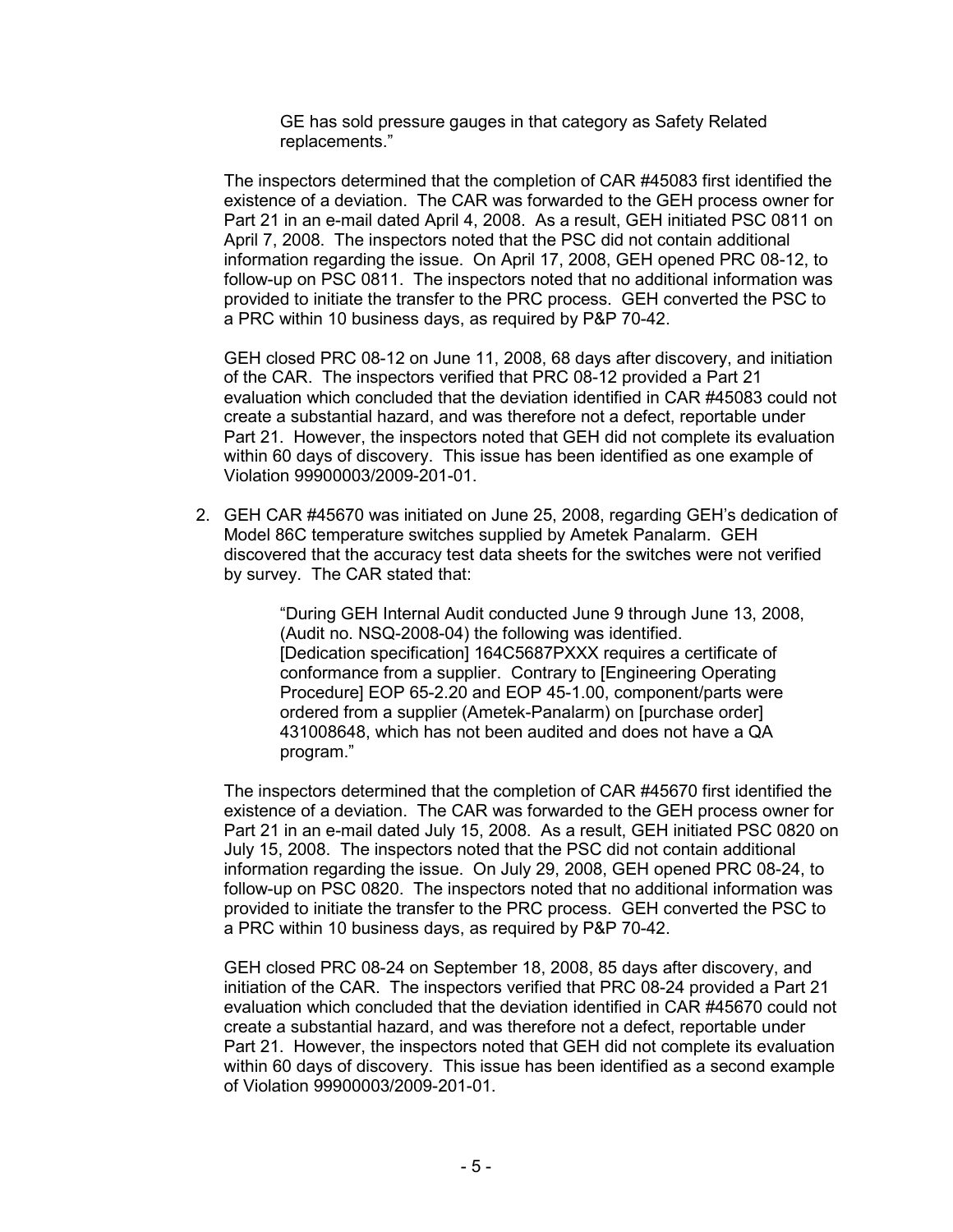The inspectors did not identify any Part 21 evaluations that did not adequately address identified deviations.

In the sample reviewed, the inspectors found that GEH properly specified the applicability of Part 21 in procurement documents for safety-related parts and services from sub-suppliers.

c. Conclusions

The inspectors identified one violation of Part 21 with two examples. Violation 99900003/2009-2009-201-01 was cited for failure to adequately prescribe the process to perform an evaluation within 60 days as specified in Part 21. With the exception of the violation noted above, the inspectors concluded that GEH's Part 21 program was consistent with the regulatory requirements.

### 2. Corrective Action

### a. Inspection Scope

The inspectors reviewed the procedure governing the implementation of GEH's corrective action program to ensure the procedure provided adequate guidance consistent with the requirements of Appendix B to 10 CFR Part 50 and Part 21. The inspectors also reviewed a sample of CARs to assess GEH's implementation of the corrective action program. Specifically, the inspectors focused on CARs generated from the recent Nuclear Procurement Issues Committee (NUPIC) audit and CARs related to commercial-grade dedication issues.

## b. Observations and Findings

The inspectors noted that GEH Common Procedure (CP)-16-01, Revision 4, "Corrective Action Process," dated January 19, 2009, established the process for identifying, recording and correcting conditions adverse to quality, and defined the requirements and responsibilities for assessing enhancements and recommendations. This procedure detailed the process of identifying and documenting apparent conditions adverse to quality under the scope of GEH's quality program, investigating and correcting those adverse conditions, and closing CARs upon completion of corrective action.

The inspectors noted that CP-16-01 was a complete revision of Engineering Operating Procedure (EOP) 75-3.00, Revision 17, "Corrective Action," dated October 30, 2008. GEH re-issued CP-16-01 to identify personnel responsibilities and how to address potential Part 21 issues.

GEH's CAR document was used to identify an issue, report measures and actions taken to evaluate and resolve apparent conditions adverse to quality, and track required actions through completion. The CAR process included, but was not limited to description of the issue, the owner of the CAR, investigation and evaluation documentation results, and prescribed actions to be taken.

The inspectors reviewed a sample of CARs. No findings of significance were identified.

c. Conclusion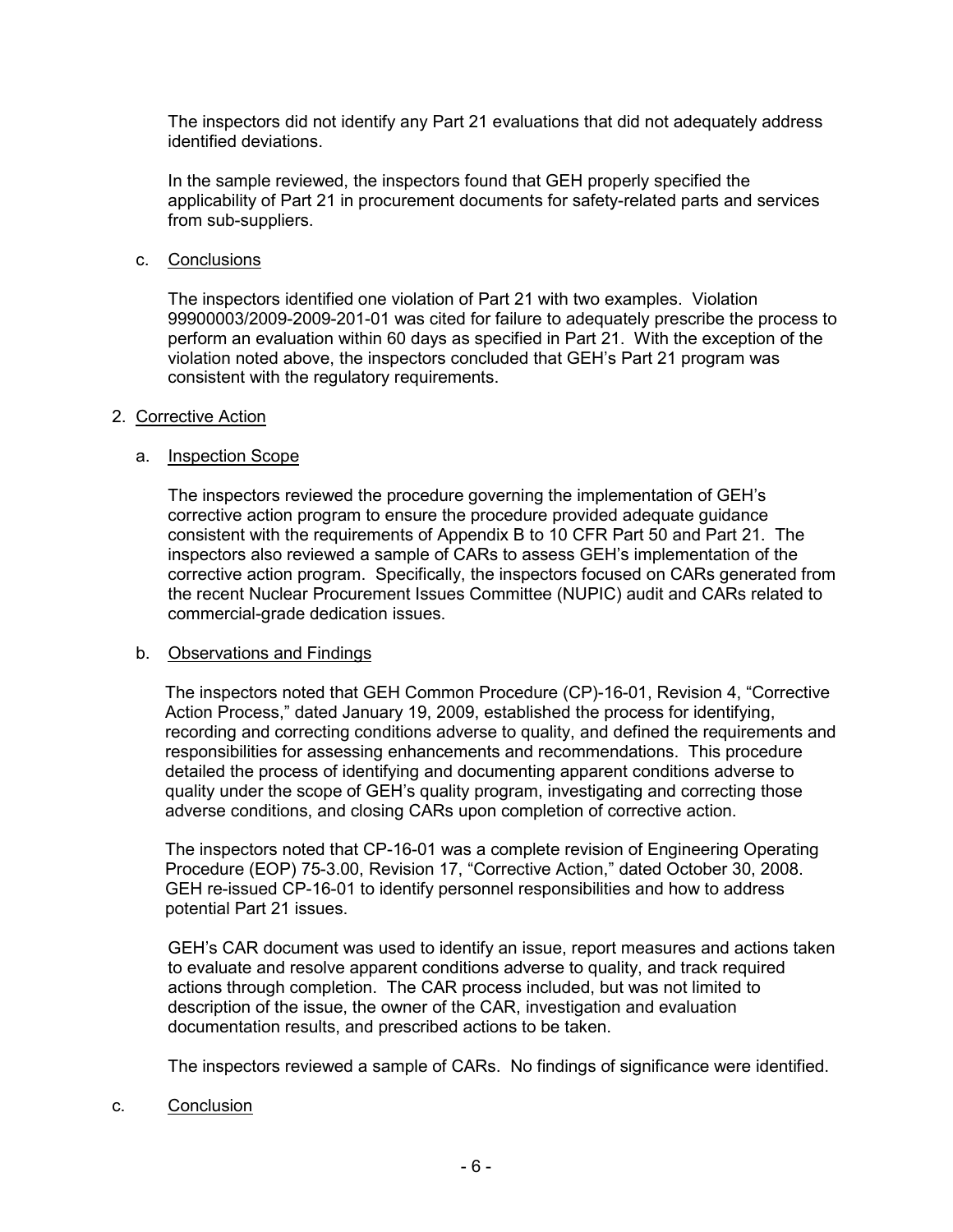Based on the review of GEH's corrective action process, implementing procedure, and a sample of CARs, the inspectors determined that GEH's process met the requirements of Criterion XVI of Appendix B to 10 CFR Part 50. No findings of significance were identified.

## 3. Commercial-Grade Dedication

#### a. Inspection Scope

The inspectors reviewed GEH's process for commercial-grade dedication activities. This assessment included a review of the procedures governing the implementation of commercial-grade dedication activities, interviews with GEH personnel, a tour of GEH's dedication facilities, and a review of a sample of completed commercial-grade dedication packages. The inspectors also reviewed GEH's overarching Quality Assurance Program Description NEDO-11-209-04A, Revision 8, dated March 31, 1989.

The inspectors sampled two dedication packages for Molded Case Circuit Breakers (MCCBs) and one dedication package for a Control Power Transformer to determine whether GEH was implementing an adequate dedication program. The packages reviewed were associated with five completed safety-related purchase orders from Salem and Hope Creek Nuclear Power Plants; four for MCCBs, and one for the Transformer. The inspectors also reviewed the Design Record Files (DRFs) for the purchase orders to determine whether environmental and seismic qualifications were properly addressed.

#### b. Observations and Findings

The inspectors verified that GEH established adequate controls for performing technical evaluations of items. The inspectors noted that GEH's dedication process was governed by EOP 65-2.20, "Customer P.O Technical Evaluation and Dedication of Commercial Grade Items," Revision 20, dated December 12, 2008. EOP 65-2.20 established the requirements and responsibilities for dedicating commercial-grade items procured for use in safety-related applications. A separate EOP was established for dedication of commercial-grade software.

Appendix D "Qualification Assurance for Dedicated Parts," of EOP 65-2.20 stated in part that:

"The Responsible Engineer will provide reasonable assurance that the qualification requirements are maintained for the part being provided if seismic and/or environmental qualification is required either by the Purchase Order, the Selected Item Drawing or the Dedication Specification."

The inspectors determined that GEH failed to document the above requirements in its dedication process in all of the dedication packages reviewed, which included:

• Dedication Specification DD213A9893PXXX, Revision 9, dated October 27, 2005, for TEC Type Magnetic Break MCCBs, commercially manufactured by GE Consumer and Industrial (GE C&I).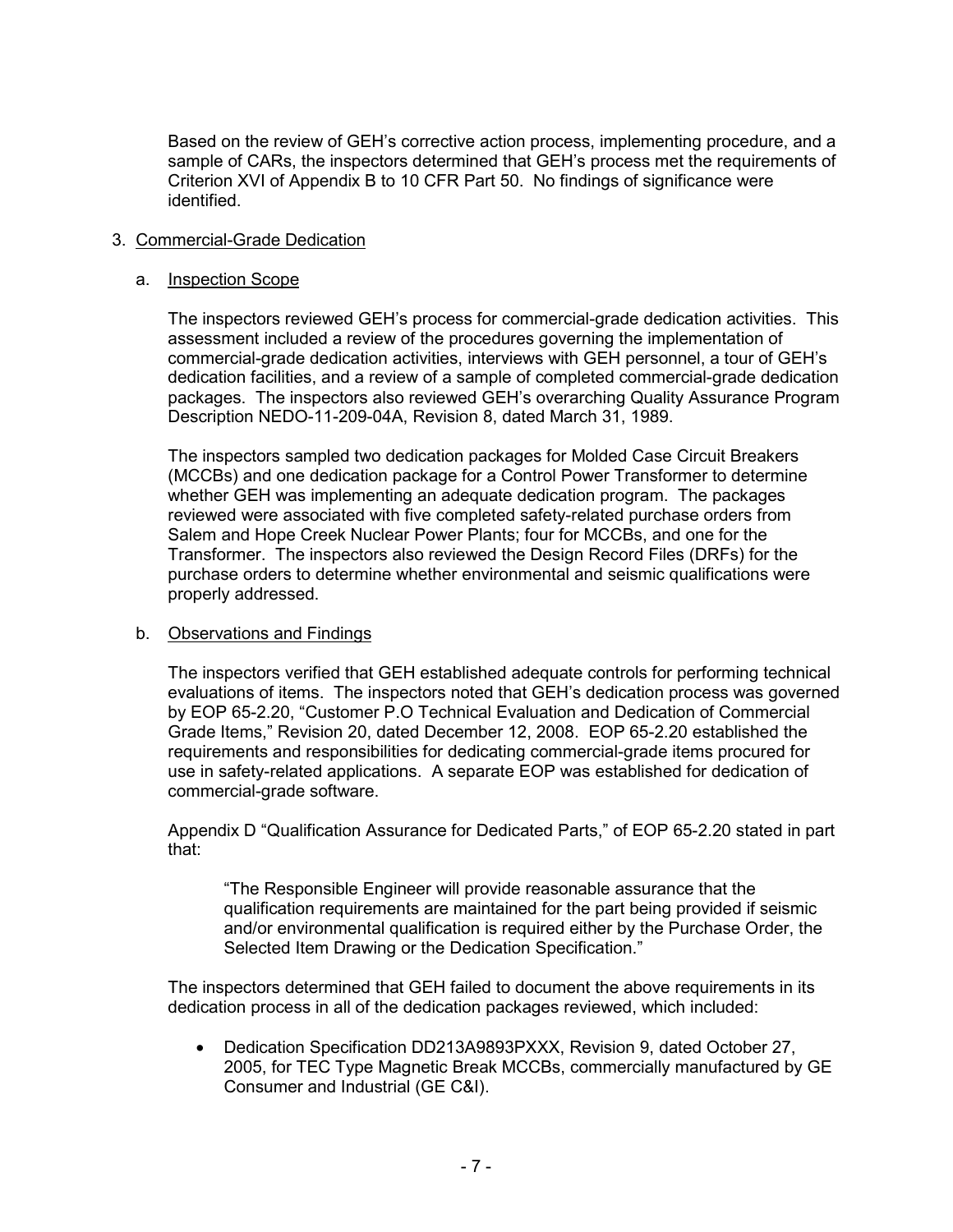- Dedication Specification DD213A9893P010, Revision 0, dated October 24, 2008, for TEC36003 Magnetic Break MCCBs, commercially manufactured by GE C&I.
- Dedication Specification Q9T58K0048G05, Revision 2, dated June 25, 2008, for a Control Power Transformer, commercially manufactured by GE C&I. The fuseholder for this transformer is manufactured by Ferraz Shawmut, and supplied by GE C&I.

Specifically, the inspectors noted two examples of not adequately documenting the engineering justification used for verification of critical characteristics: 1) GEH failed to provide an adequate link to original environmental and seismic qualifications; 2) GEH failed to adequately document its process for taking credit for Underwriters Laboratory (UL) certifications to verify material as part of the dedication process.

Regarding environmental and seismic qualifications, the inspectors noted that GEH included equipment qualification in its dedication process. For example, the dedication specifications for MCCBs noted above included critical characteristics to justify product qualifications. The MCCBs were provided with Product Quality Certifications stating that they were qualified per:

- 1. GE Qualification Test Report 70ICS100, dated August 21, 1970;
- 2. Institute of Electrical and Electronics Engineers (IEEE) standard IEEE-323-1974 "IEEE Standard for Qualifying Class 1E Equipment for Nuclear Power Generating Stations," and;
- 3. IEEE 344-1975 "IEEE Recommended Practices for Seismic Qualification of Class 1E Equipment for Nuclear Power Generating Stations."

The inspectors noted that the dedication specifications provided a "Justifications" section with a "Link to Tested Part," column regarding qualification. For the MCCBs, this section stated:

"Changes in documentation revision levels from that of qualified components are evaluated and recorded. The qualification of critical components is documented in DRF A12-00123-01 (1) and eDRF 0000-0033-9461."

GEH performed testing and analyses to qualify entire product assemblies, which included the sub-components. For example, the MCCBs and transformers were parts of a motor control center which was originally qualified in the 1970's. The DRFs provided historic information on the original assembly that was qualified. The inspectors noted that the DRFs are intended to provide reference material to link the original equipment qualifications of the qualified assembly to the parts being supplied. However, the inspectors determined that the dedication specifications and the DRFs did not provide adequate documentation of a link from the originally qualified assemblies to the dedicated items.

This issue has been identified as one example of Nonconformance 99900003/2009-201- 02.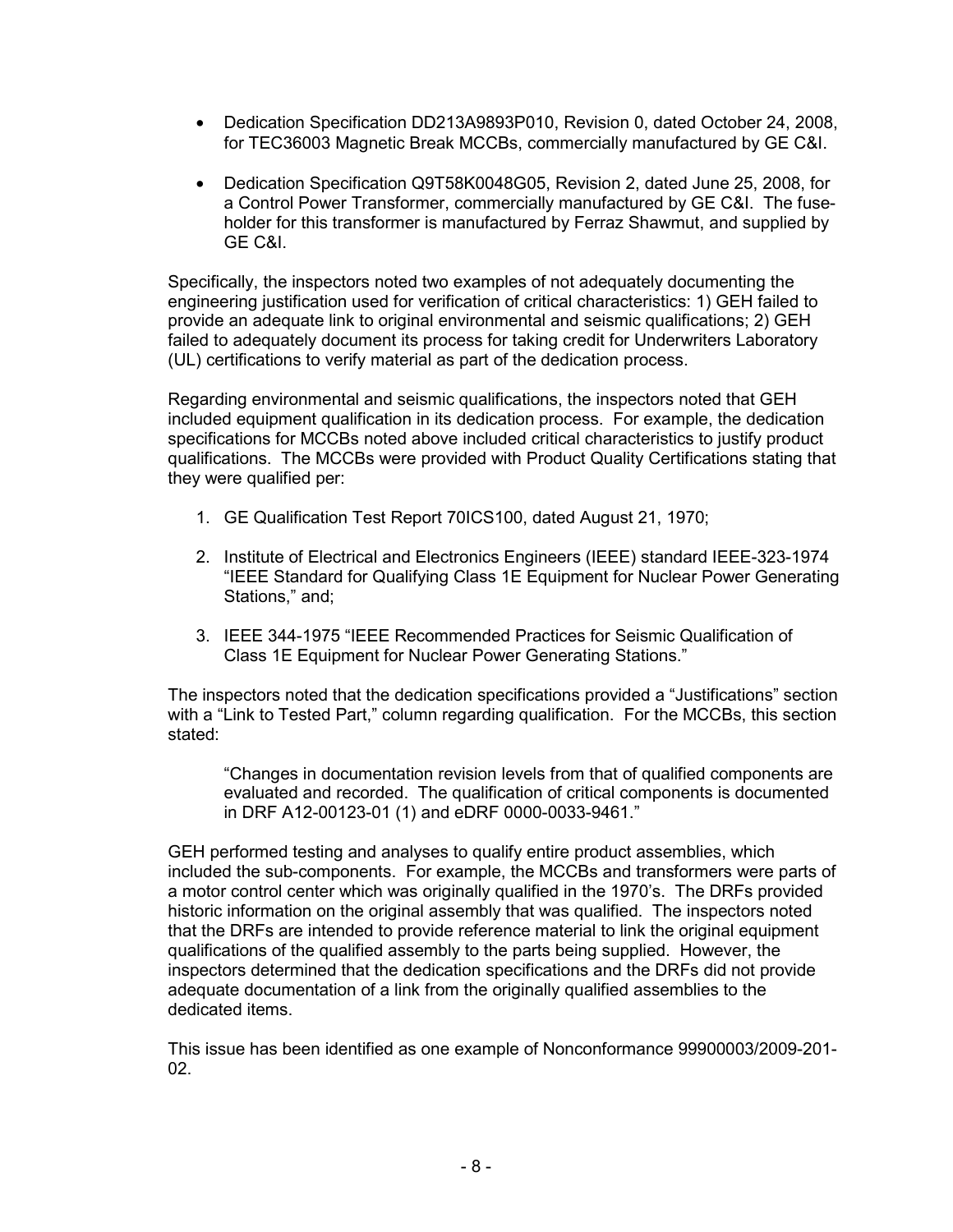Regarding UL certifications, the inspectors noted that the dedication specifications above listed material as a critical characteristic. Verification of material was listed as Method 1 with the action to "confirm that the UL label/mark is attached to the circuit breaker."

The inspectors noted that taking credit for UL listings may be acceptable per the guidance in Appendix E "Use of National Codes and Standards," in the Electric Power Research Institute Report (EPRI) EPRI NP-5652 "Guideline for the Utilization of Commercial Grade Items in Nuclear Safety Related Applications (NCIG-07)." The EPRI guidance states:

"If the national code or standard includes some independent product endorsements based on qualification testing or periodic testing of selected critical characteristics, then credit can be taken for those critical characteristics being verified."

However, EPRI NP-5652 further states that taking credit for a product manufactured to a national code or standard must be investigated on a case-by-case basis. The NRC conditionally endorsed the guidelines in EPRI NP-5652 in Generic Letter 89-02 "Actions to Improve the Detection of Counterfeit and Fraudulently Marketed Products," for evaluating commercial-grade products for suitability for use in safety-related applications. The staff guidance does not recognize the use of national codes or standards as a stand-alone method for acceptance of critical characteristics.

Based upon documents reviewed, and discussions with GEH staff during the inspection, the inspectors concluded that GEH failed to properly implement the guidance in EPRI NP-5652. Specifically, GEH failed to adequately document its process for taking credit for UL certifications.

This issue has been identified as a second example of Nonconformance 99900003/2009-201-02.

## c. Conclusion

The inspectors identified two examples of a nonconformance to 10 CFR Part 50, Appendix B. Nonconformance 99900003/2009-201-02 was cited for inadequate documentation of the commercial-grade dedication process. This included lack of documentation for links to environmental and seismic qualification, and for justification for taking credit for UL certification.

## 5. Exit Meeting

On January 30, 2009, the inspectors presented the inspection scope and findings during an exit meeting with GEH Senior Vice President, Richard Wittmeier, and other GEH personnel.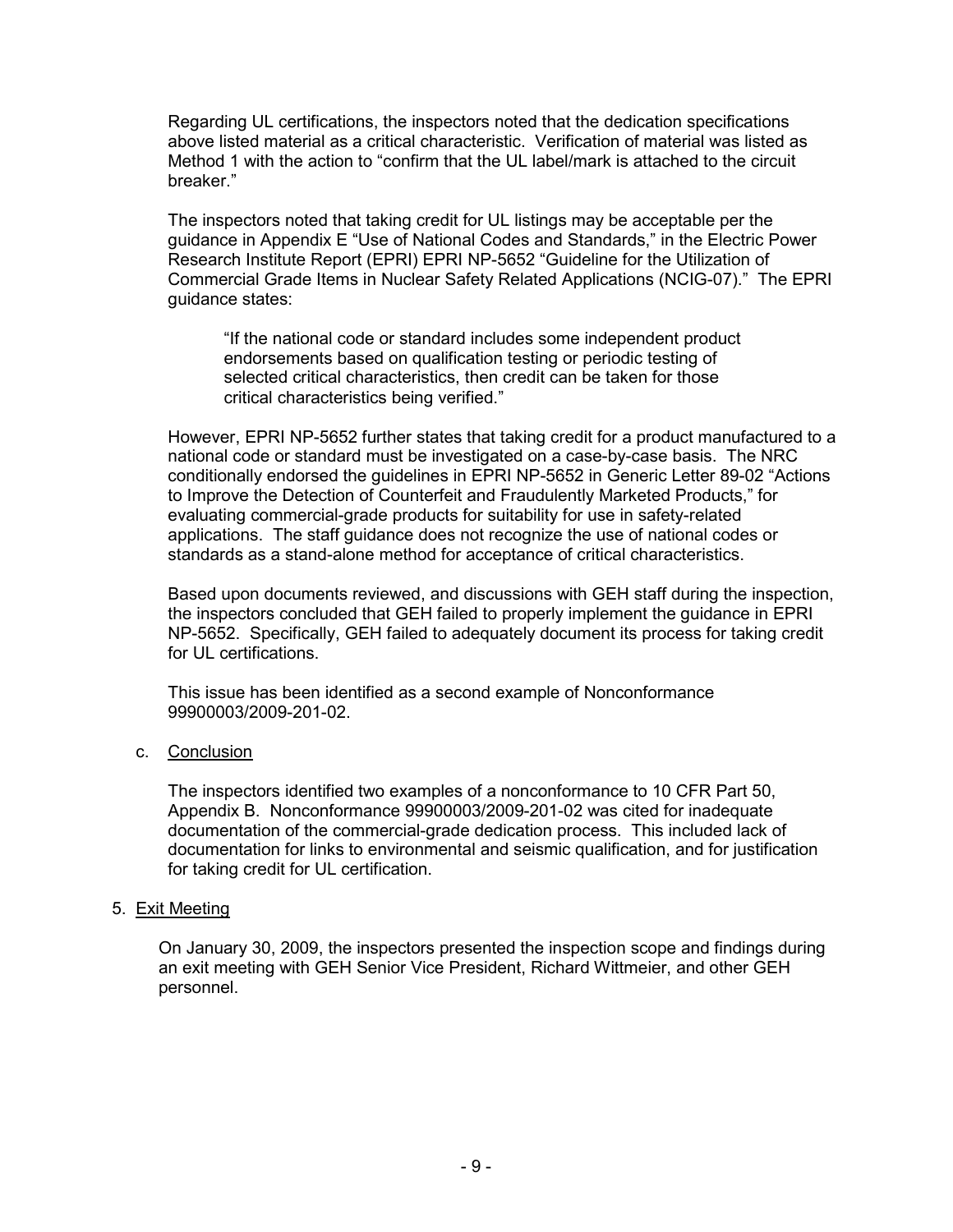## **ATTACHMENT**

## 1. PERSONS CONTACTED

R. Wittmeier Senior Vice President, GEH

- R. Bastyr, Quality Assurance Manager, Nuclear Parts, GEH
- C. Alonso, Sourcing Quality Leader, GEH
- M. Cavanaugh, Sourcing Manager, Services, GEH
- T. Coury, Component Engineering Manager, GEH
- R. Deuvall, Technical Project Engineer, Parts, GEH
- M. Elliott, Engineering Quality Manager, GEH
- M. Gerdes, Support Services Quality Leader, GEH
- M. Harrington, GM Sourcing, GEH
- C. Konicki, Quality Leader, GEH
- M. LeBlanc, Quality Control Engineer, GEH
- S. Mindel, QA Engineer, GEH
- M. Moore, Project Manager, Nuclear Parts, GEH
- R. Mortenson, OTR Part Manager, GEH
- P. Nichols, Systems Engineering Manager, GEH
- B. Pagans, Quality Control Engineer, Nuclear, GEH
- A. Peklaris, Senior Quality Engineer, Nuclear Services Quality, GEH
- D. Porter, Safety Evaluation Program Manager, GEH
- J. Post, Document Systems Manager, GEH
- G. Pratt, Project Manager, Nuclear Parts, GEH
- P. Rogers, Sourcing, GEH
- J. Stallings, Quality Leader, Nuclear Services, GEH
- J. Stark, Sourcing, GEH
- S. Swain, Principal Engineer, Services Engineer, GEH
- K. Walsh, Senior Vice President Services, GEH
- G. Watford, GM Services Engineering, GEH
- P. Wells, Vice President, Nuclear Parts, GEH

#### 2. INSPECTION PROCEDURES USED

IP 36100, "Inspection of 10 CFR Parts 21 and 50.55(e) Programs for Reporting Defects and Noncompliance"

IP 38703, "Commercial Grade Dedication"

IP 43004, "Inspection of Commercial-Grade Dedication Programs"

#### 3. LIST OF ITEMS OPENED, CLOSED, AND DISCUSSED

There were no open items from the previous inspection report, 99900003/1999-202 of GEH's facility in Wilmington, North Carolina.

| Item Number          | Status | Type       | Description      |
|----------------------|--------|------------|------------------|
| 99900003/2009-201-01 | Opened | <b>NOV</b> | 21.21 Timeliness |
| 99900003/2009-201-02 | Opened | <b>NON</b> | Criterion V      |